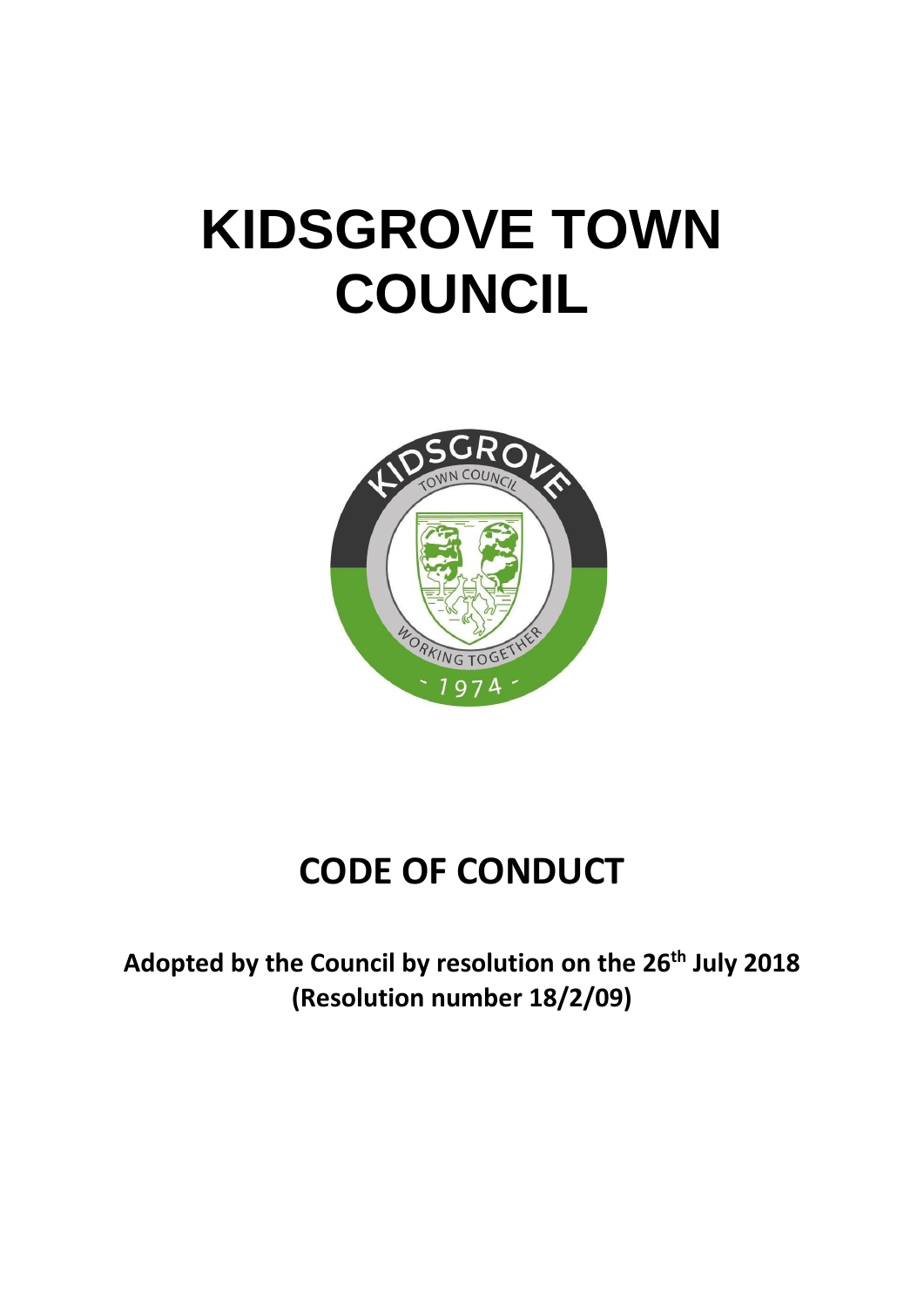# **Kidsgrove Town Council has adopted the Code of Conduct adopted by Newcastle Borough Council with the following amendments:**

# **Section 1.1 – To read:**

- 1.1 This Code of Conduct applies to you whenever you are acting in your capacity as a Member of the Kidsgrove Town Council, including:
	- a. At formal meetings of the Council, its committees, sub committees and any task groups.
	- b. When acting as a representative of the Council.
	- c. In carrying out any instructions or decisions of the Council.
	- d. In discharging your functions as a Councillor.
	- e. At briefing meetings or any other dealings with officers of the Council.
	- f. At site visits.
	- g. When corresponding with the Authority or with others other than in a private capacity.

### **References to the monitoring officer in sections 6 and 7 to be replaced with to the Town Clerk.**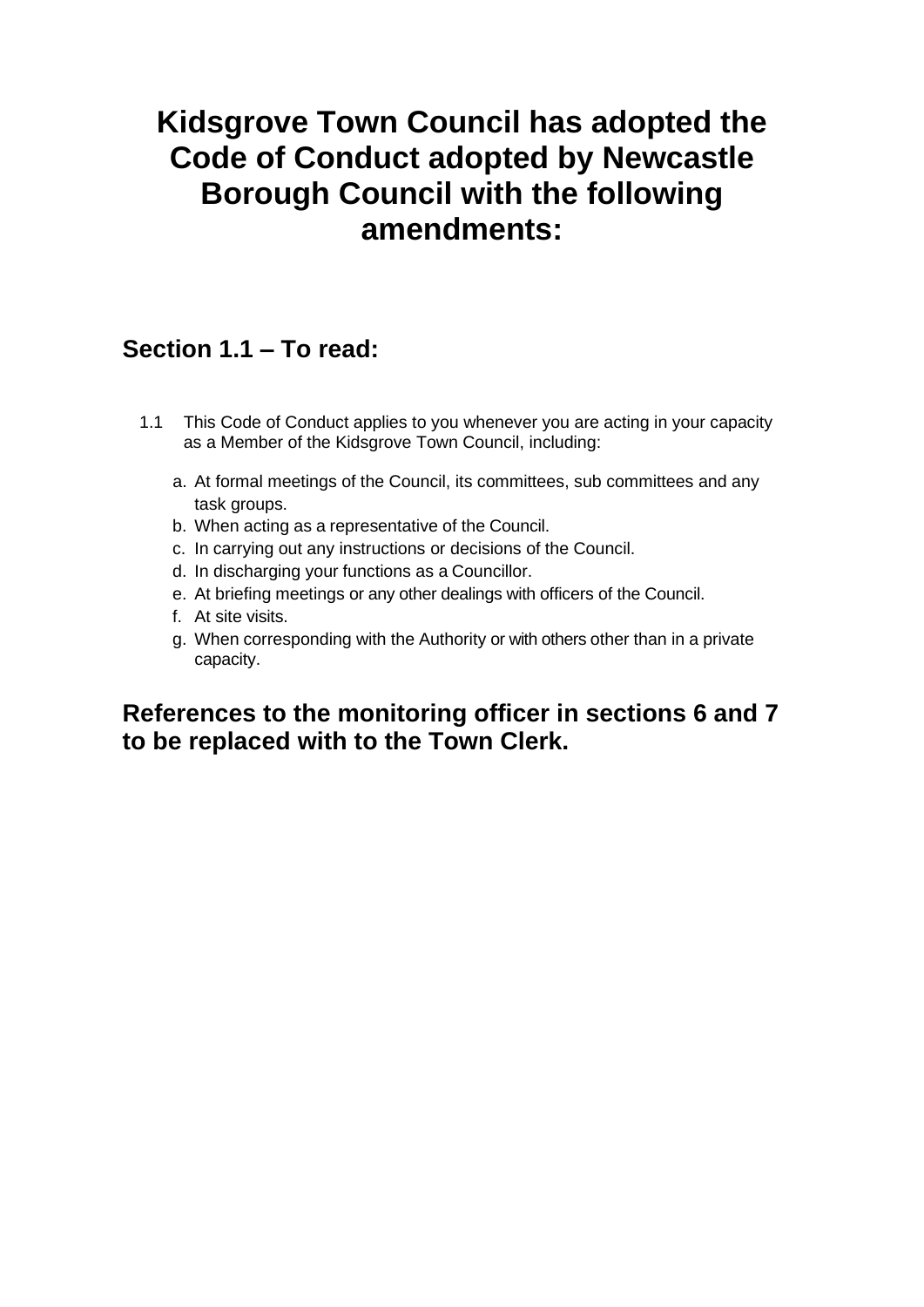

# **CODE OF CONDUCT FOR MEMBERS**

#### **2. Application**

- 2.1 This Code of Conduct applies to you whenever you are acting in your capacity as a Member of the Borough Council of Newcastle under Lyme, including:
	- h. At formal meetings of the Council, its committees and sub committees and its Cabinet and Cabinet committees
	- i. When acting as a representative of the Authority
	- j. In taking any decision as a Cabinet member or Ward Councillor
	- k. In discharging your functions as a Ward Councillor
	- l. At briefing meetings with officers
	- m. At site visits
	- n. When corresponding with the Authority other than in a private capacity
- 2.2 When carrying out their public role, members should always have regard to the seven principles of public life;
	- **a. Selflessness**  you must act solely in the public interest and must never use or attempt to use your position improperly to confer an advantage or disadvantage on any person or act to gain financial or other material benefits for yourself, your family or close associates.
	- **b. Integrity** you must not place yourself under a financial or other obligation to outside individuals that might seek to influence you in the performance of your official duties. You should exercise independent judgement and declare all interests and relationships.
	- **c. Objectivity**  you must act and take decisions impartially, fairly and on merit, using the best evidence without discrimination or bias.
	- **d. Accountability**  you are accountable to the public for your decisions and actions and must submit yourself to the scrutiny necessary to ensure this.
	- **e. Openness**  you should act and take decisions in an open and transparent manner. Information should not be withheld from the public unless there are clear and lawful reasons for doing so.
	- **f. Honesty** you should be honest and truthful.
	- **g. Leadership**  your own behaviour should exhibit leadership, actively supporting and demonstrating this, being willing to challenge poor behaviour wherever it occurs.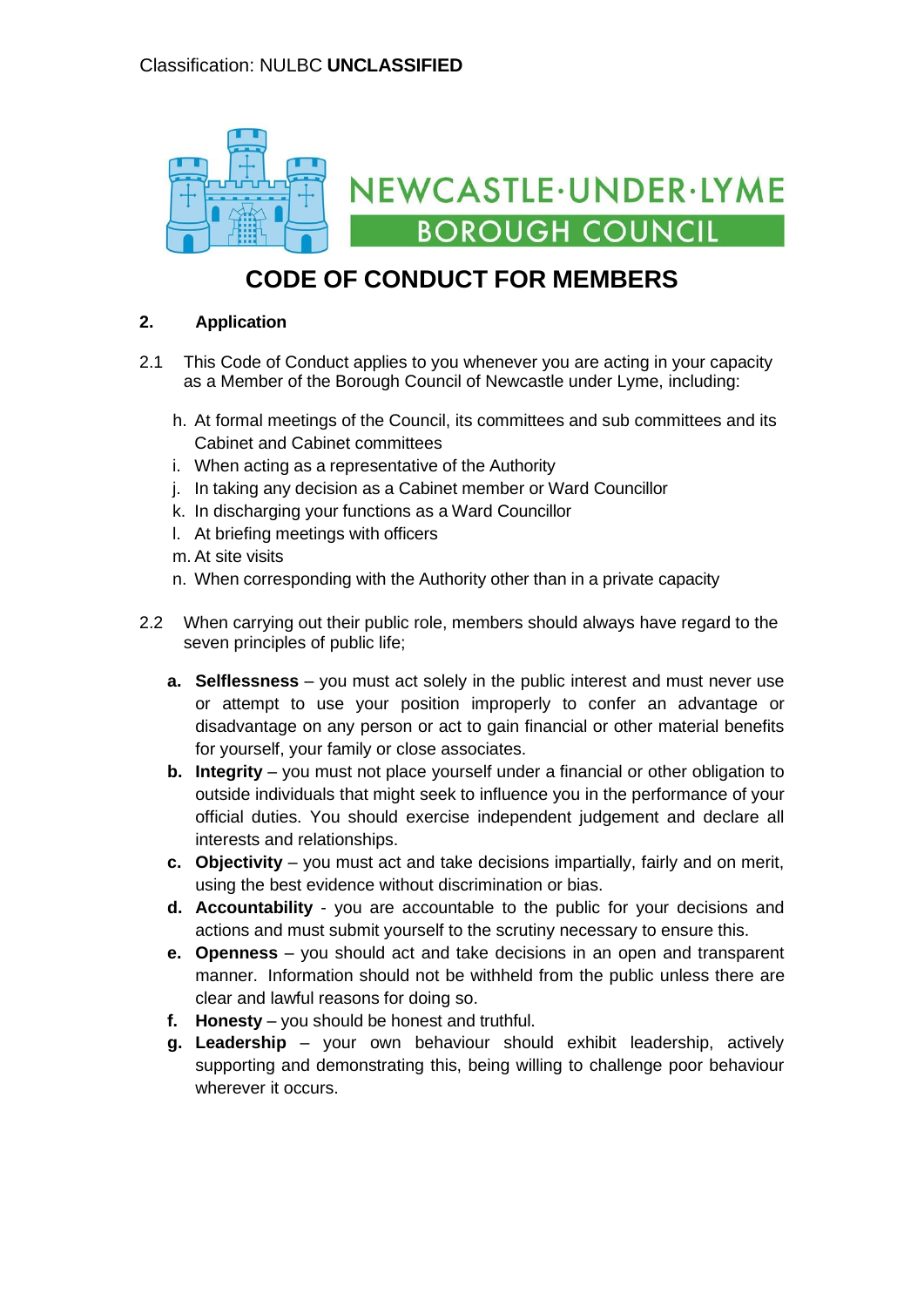#### **3. Behaviour**

#### 3.1 As a member you should:

- a. behave in such a way that a reasonable person would regard as respectful,
- b. not act in a way which a reasonable person would regard as bullying or intimidation,
- c. not seek to improperly confer an advantage or disadvantage on any person,
- d. use the resources of the council in accordance with its requirements,
- e. not disclose information which is confidential or where disclosure is prohibited by law,
- f. respect the impartiality of officers and not to influence them inappropriately.

#### **4. Registration of interests**

- 4.1 Within 28 days of this Code being adopted by the council, or the members election or the co-opted member's appointment (where that is later), Members must register with the Monitoring Officer the interests which fall within the categories set out in Appendices A and B.
- 4.2 Upon the re-election of a member or the re-appointment of a co-opted member, councillors must within 28 days re-register with the Monitoring Officer any interest's in Appendices A and B.
- 4.3 Members must register with the Monitoring Officer any change to interests or new interests in Appendices A and B within 28 days of becoming aware of it.
- 4.4 Members need not register any interest which the Monitoring Officer agrees is a 'sensitive interest'. A sensitive interest is one which, if made public, could lead to the councillor or a person connected with the councillor being subject to violence or intimidation.

#### **5. Declaration of interests at meetings**

#### **5.1 Disclosable Pecuniary Interests**

4.1.1 Where a matter arises at a meeting which relates to an interest in Appendix A members must declare their interest and not participate in a discussion or vote on the matter.

#### **5.2 Other declarable interests**

- 4.2.1 Where a matter arises at a meeting which relates to or affects an interest in Appendix B or a financial interest of the councillor, a friend, relative or close associate (and it is not a Disclosable Pecuniary Interest as defined in appendix A), councillors must declare the interest.
- 4.2.2 Where the matter affects the declarable interest of more than the majority of people in the area that will be affected by the decision and a reasonable member of the public would think the councillor's view of the public interest would be adversely affected, the councillor must not vote on the matter. They may speak on the matter only if members of the public are also allowed to speak at the meeting.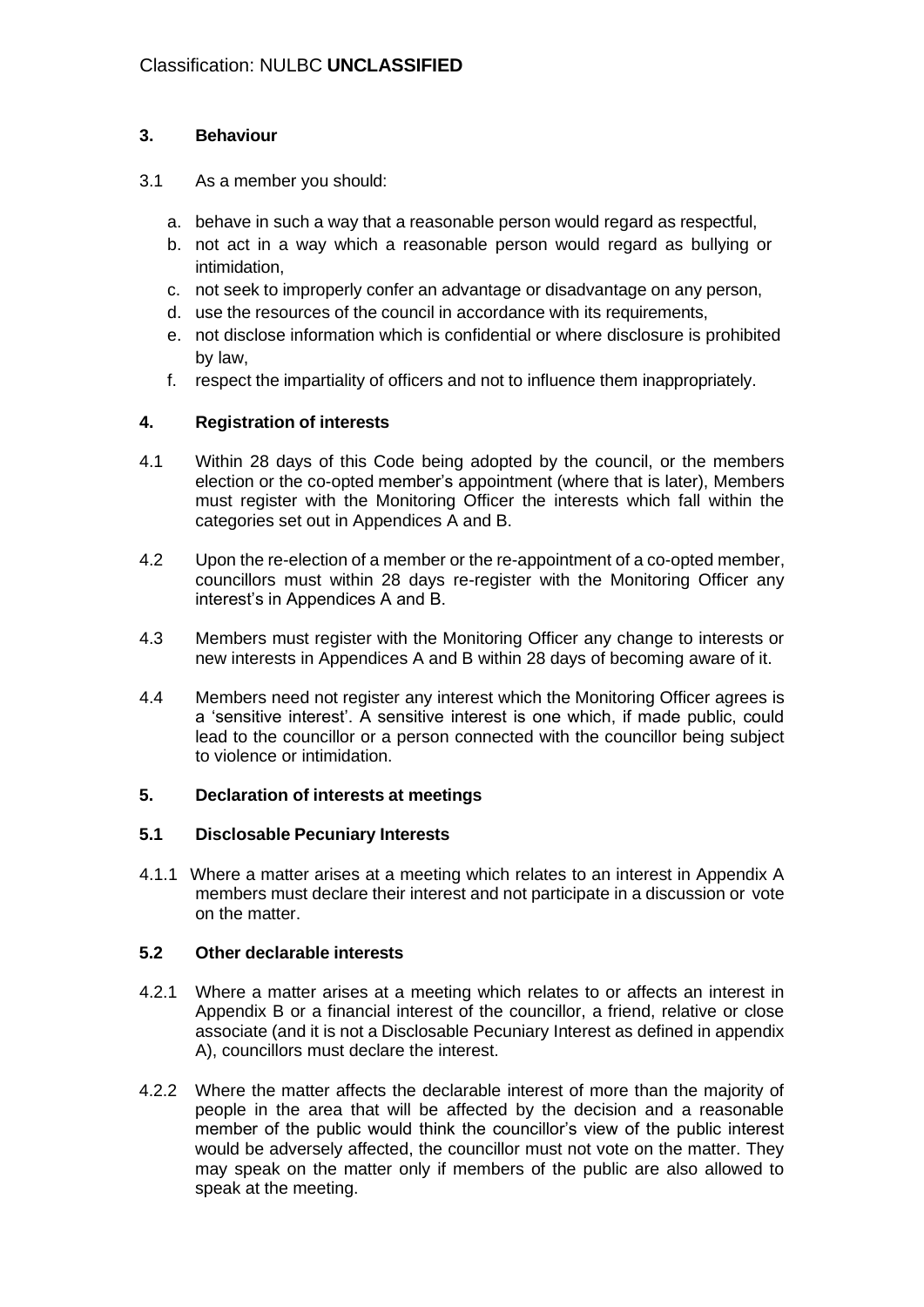4.2.3 Where a matter arises at a meeting which is a sensitive interest as defined under paragraph 3.4 above, councillors do not have to declare the nature of their interest but must follow the rules regarding non-participation.

#### **6. Dispensations**

6.1 On a written request made to the Council's Monitoring Officer, the Council may grant a councillor a dispensation to participate in a discussion and/or vote on a matter at a meeting where they would otherwise not be allowed to if the council believes that the number of members otherwise prohibited from taking part in the meeting would impede the transaction of the business; or it is in the interests of the inhabitants in the council's area to allow the member to take part or it is otherwise appropriate to grant a dispensation.

#### **7. Gifts and Hospitality**

- 1.1 You must, within 28 days of receipt, notify the Monitoring Officer in writing of any gift, benefit or hospitality with a value in excess of £10 which you have accepted as a Member from any person or body other than the Authority.
- 1.2 The Monitoring Officer will place your notification on a public register of gifts and hospitality
- 6.3 This duty to notify the Monitoring Officer does not apply where the gift, benefit or hospitality comes within any description approved by the authority for this purpose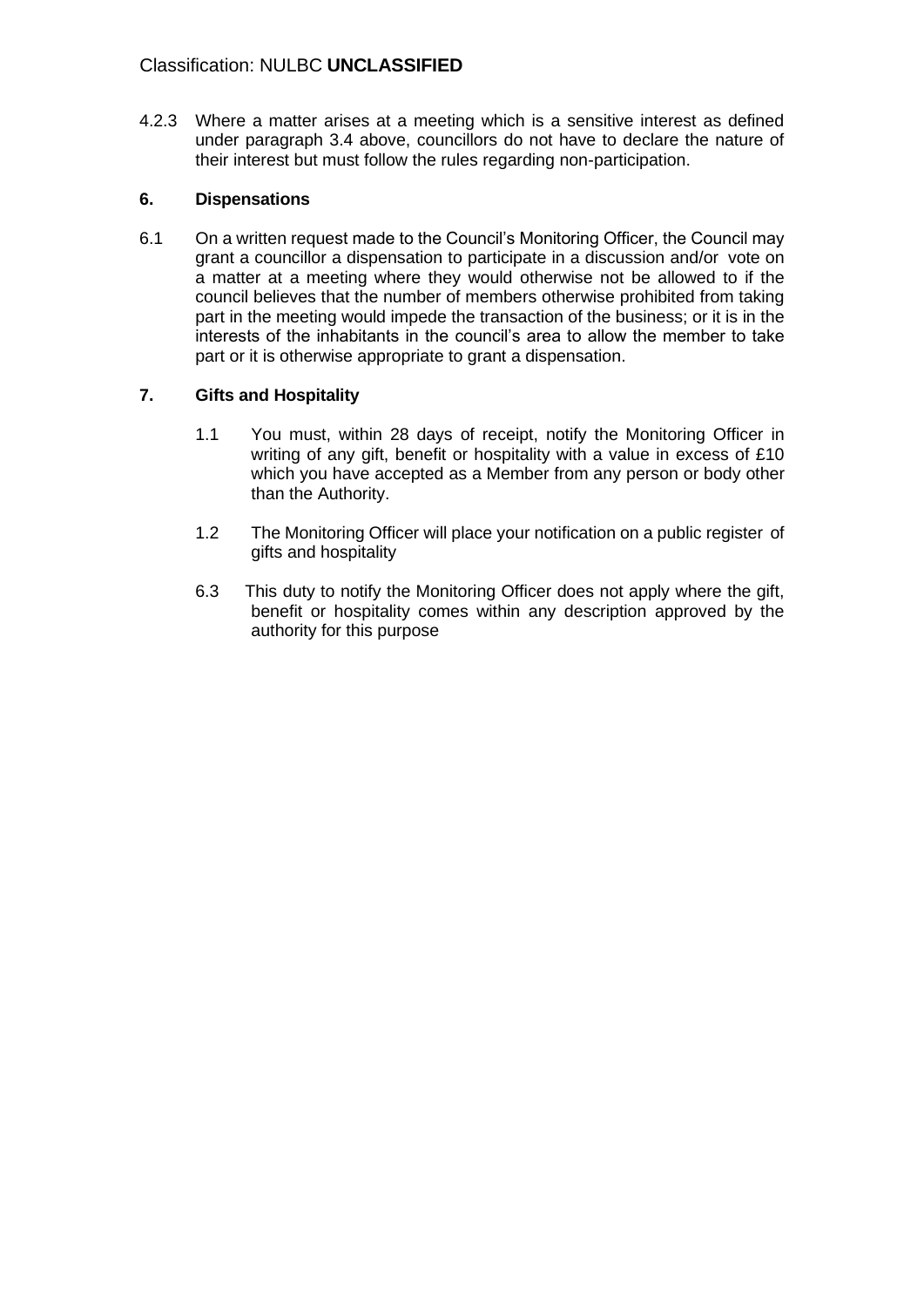#### **APPENDIX A Disclosable Pecuniary Interests (DPIs)**

Interests defined by regulations made under section 30(3) of the Localism Act 2011 and described in the table below.

The duties to register, disclose and not to participate in respect of any matter in which a Member has a DPI are set out in Chapter 7 of the Localism Act 2011.

DPIs are defined in the Relevant Authorities (Disclosable Pecuniary Interests) Regulations 2012 as follows:

| <b>INTEREST</b>                                      | <b>PRESCRIBED DESCRIPTION</b>                                                                                                                                                                                                                                                                                                                                                                                                                  |
|------------------------------------------------------|------------------------------------------------------------------------------------------------------------------------------------------------------------------------------------------------------------------------------------------------------------------------------------------------------------------------------------------------------------------------------------------------------------------------------------------------|
| Employment, office, trade, profession or<br>vacation | Any employment, office, trade, profession<br>or vocation carried on for profit or gain                                                                                                                                                                                                                                                                                                                                                         |
| Sponsorship                                          | Any payment or provision of any other<br>financial benefit (other than from the<br>relevant authority                                                                                                                                                                                                                                                                                                                                          |
| Contracts                                            | Any contract which is made between the<br>relevant person (or a body in which the<br>relevant person has a beneficial interest)<br>and the relevant authority $-$ (a) under<br>which goods or services are to be<br>provided or works are to be executed; and<br>(b) which has not been fully discharged                                                                                                                                       |
| Land                                                 | Any beneficial interest in land which is<br>within the area of the relevant authority                                                                                                                                                                                                                                                                                                                                                          |
| Licences                                             | Any licence (alone or jointly with others) to<br>occupy land in the area of the relevant<br>authority for a month or longer                                                                                                                                                                                                                                                                                                                    |
| Corporate tenancies                                  | Any tenancy where (to the Member's<br>knowledge) $-$ (a) the landlord is the<br>relevant authority; and (b) the tenant is a<br>body in which the relevant authority has a<br>beneficial interest                                                                                                                                                                                                                                               |
| <b>Securities</b>                                    | Any beneficial interest in securities of a<br>body where $-$ (a) that body (to the<br>Member's knowledge) has a place of<br>business or land in the area of the relevant<br>authority; and (b) either $-$ (i) the total<br>nominal value of the securities exceeds<br>£25,000 or one hundredth of the total<br>issued share capital of that body; or<br>(ii) if the share capital of that body is of<br>more than one class, the total nominal |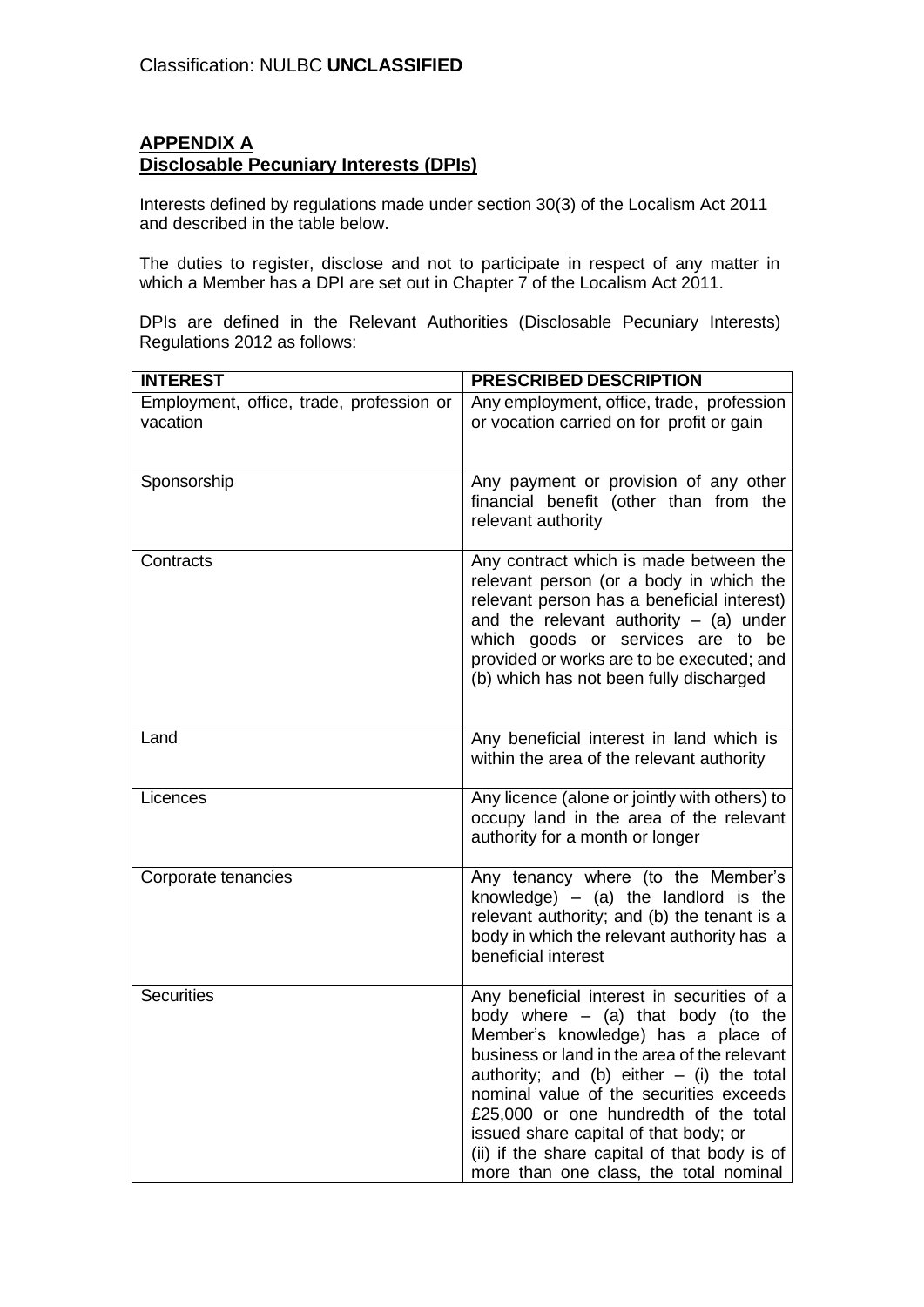| value of the shares of any one class in<br>which the relevant person has a beneficial |
|---------------------------------------------------------------------------------------|
| interest exceeds one hundredth of the<br>total issued share<br>capital of that class  |

For this purpose:

**'the Act'** means the Localism Act 2011

**'body in which the relevant person has a beneficial interest'** means a firm in which the relevant person is a partner or a body corporate of which the relevant person has a beneficial interest

**'director'** includes a member of the committee of management in an industrial or provident society

**'land'** excludes an easement, servitude, interest or right in or over land which does not carry with it a right for the relevant person (alone or jointly with another) to occupy the land or to receive income

**'Member'** includes a co-opted Member

**'relevant authority'** means the Member's Authority

**'relevant period'** means the period of 12 months ending with the day on which a Member gives a notification for the purposes of Section 30(1) or 31(7) as the case may be, of the Act

**'relevant person'** means the Member or any other person referred to in Section 30(3)(b) of the Act

**'securities'** means shares, debentures, debenture stock, loan stock, bonds, units of a collective investment scheme within the meaning of the Financial Services and Markets Act 2000 and other securities of any description, other than money deposited with a building society.